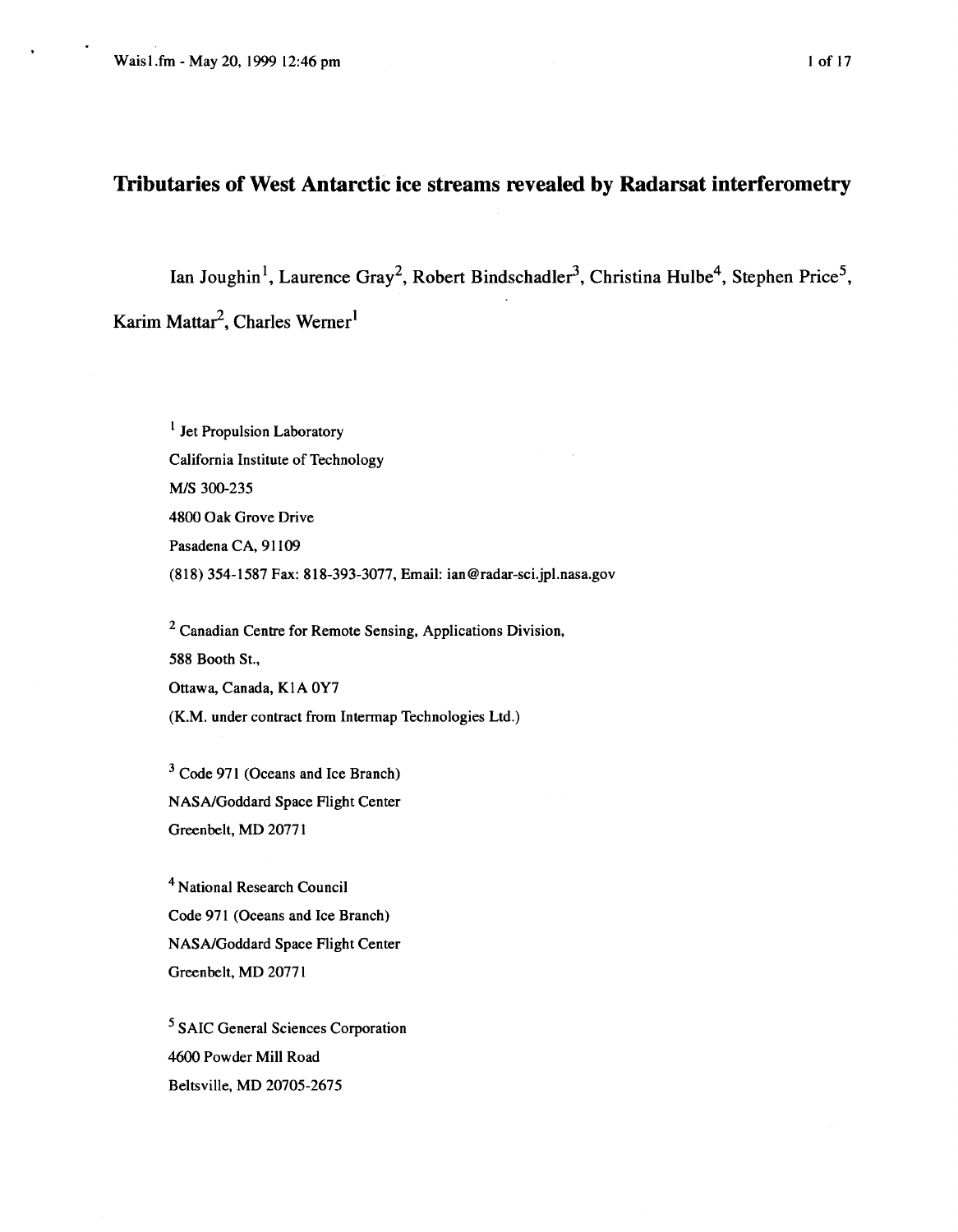**ABSTRACT Interferometric RADARSAT data are used to map ice motion in the source areas of four West Antarctic ice streams. Newly discovered inland tributaries, coincident with subglacial valleys provide a spatially extensive transition between slow, inland flow and rapid, ice-stream flow. Adjacent ice streams are observed to draw from shared source regions suggesting more interactions between ice streams than previously envisaged. Two tributaries flow into the stagnant ice stream C, creating an extensive region of thickening at an average rate of 0.49 meters per year, one of the largest rates of thickening ever reported for Antarctica.** 

With a reservoir of ice sufficient to raise sea level by *5-6* meters, the West Antarctic Ice Sheet has been a subject of intense glaciological study since the early 1970's when doubts about its stability were first raised (1). Unlike the Greenland ice sheet and the majority of the East Antarctic ice sheet, much of the West Antarctic ice sheet is grounded well below sea level and underlain by marine sediments deposited when the ice sheet was absent. When saturated with water, these sediments change the dynamics of ice motion, allowing very fast motion. While the probability that these factors could contribute to a catastrophic collapse of the ice sheet is under debate **(2),** field and satellite observations have established that significant changes are occurring in West Antarctica **(3).** 

Over the last two decades, *in-situ* and remotely sensed observations along with theoretical studies have been used to study the controls on fast ice-stream flow **(4).** A similar approach is now being used to characterize the physical setting of ice stream onsets and to identify the flow processes controlling onset location and behavior *(5,6).* These endeavors are important because theoretical arguments (7) and inferred results **(8)** predict that the onsets of the ice streams feeding the Ross Ice Shelf are migrating inland at rates of several hundred meters per year. Gaining a clear understanding of the processes that govern onset migration bears on predicting the future balance of the ice sheet. Regions inland of the onsets, from which ice streams draw mass and inherit thermal and mechanical signatures, are largely unexplored.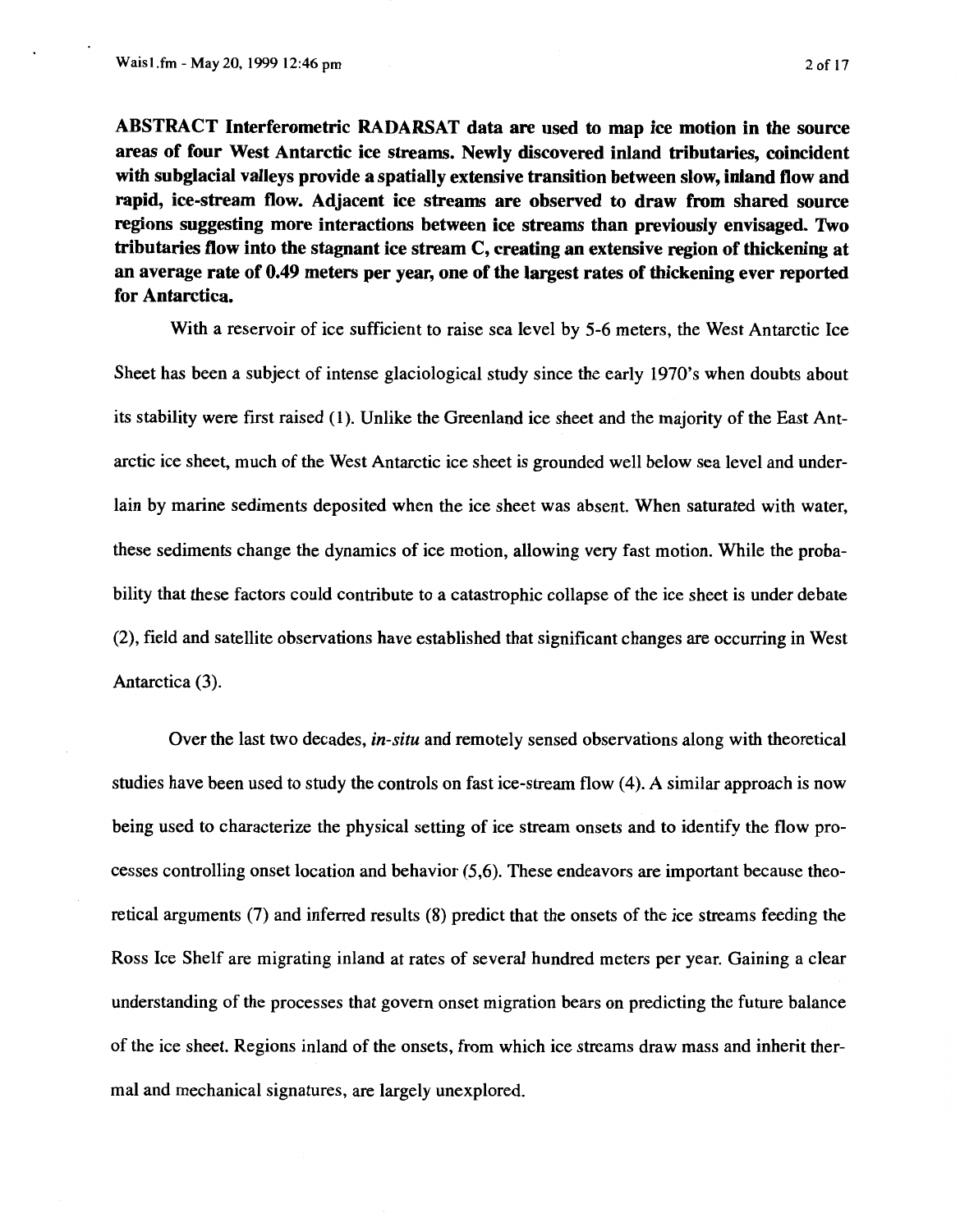We use satellite radar interferometry to provide a broad-scale view of inland ice flow feeding into four West Antarctic ice streams. The data illustrate an unanticipated level of complexity and interaction among a previously undiscovered network of ice-stream tributaries. Ice-sheet surface elevation **(9)** and high-resolution measurements of ice thickness **(10,ll)** place the onset tributaries in a regional context and allow special features to be explored in detail. The data and interpretation presented here are a gateway to a more complete understanding of the role ice streams play in marine-ice-sheet behavior.

## **RADARSAT ANTARCTIC MAPPING MISSION**

First introduced as a means of measuring ice motion in **1993** (12), satellite radar interferometry has evolved rapidly to become a well established method for measuring ice motion. Unfortunately for Antarctic studies, all past and present civilian *SARs* were designed to fly with the instrument pointed north, so that areas south of 79<sup>o</sup>S, including much of West Antarctica, are not imaged. In September **1997,** however, the Canadian RADARSAT satellite (13) was maneuvered to point the radar toward the south for a period of 30 days to perform the first high-resolution mapping of the complete Antarctic continent **(14).** The data collected during this period provide the first opportunity for satellite radar interferometry south of **79" S.** 

The relatively long 24-day temporal baseline provides an interferometric data set well suited to measuring the relatively slow  $\left($ <100 m/a) motion of ice flowing toward the ice streams. The repeat period is too long, however, for direct interferometric measurement in the faster moving areas in the main trunks of the ice streams. In these faster areas, vector ice displacements occurring between a pair of precisely co-registered radar images can be determined through "speckle tracking", albeit with more moderate resolution and poorer accuracy (15). In addition, a combination of interferometry and speckle tracking can be used to achieve vector estimates in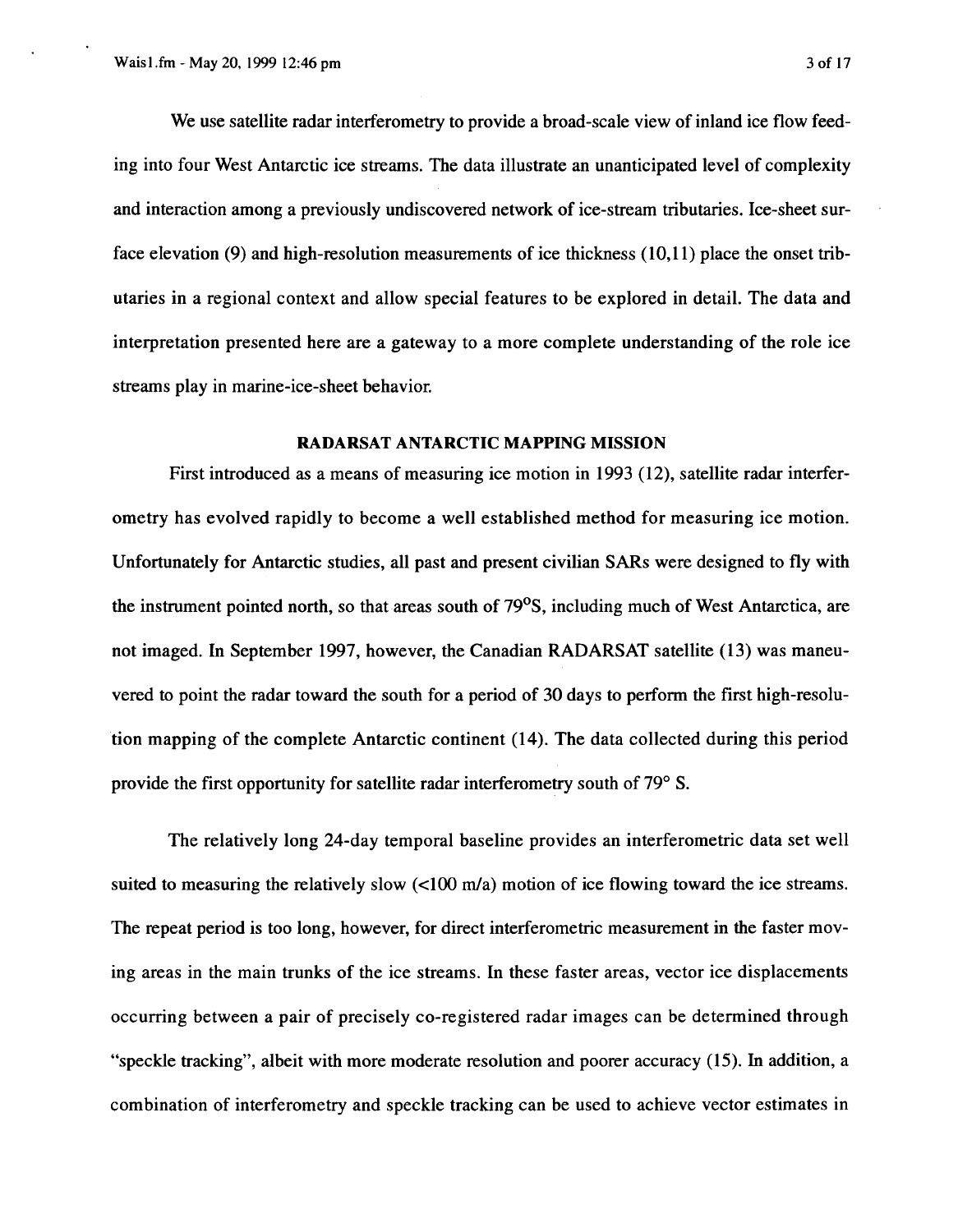areas where observations from only a single look direction are available.

### **VELOCITY FIELD**

We use data from the Radarsat Antarctic Mapping Mission to produce a velocity map of most of the region flowing into ice streams B,C,D, and E in West Antarctic (Fig. 1). Most of the regions mapped in Fig. **1** are free of visible features, such as crevasses, that would permit successful feature tracking with optical imagery **(1 8).** *In-situ* velocity measurements are irregularly spaced (Fig. 1) with the exception of the regular grid in the most upstream region of ice stream D **(6,19).** These data are too sparse to show the spatial pattern of flow, yet are extremely useful as control in our velocity field. Our interferometric velocity data represent a far more detailed mapping of the upstream areas of these ice streams, increasing the number of velocity measurements by several orders of magnitude.

Fig. 1 illustrates that individual ice streams are fed by multiple tributaries, but it also shows that source areas are shared. Ice stream E receives ice from two tributaries that share the same upstream reservoir as a major tributary to ice stream D. The other major tributary that feeds D, previously identified and mapped through an intensive field campaign **(6),** originates from the same source area as a previously unknown major tributary leading to ice stream C. Much of the southern tributary of ice stream C draws ice from very close to the head of ice stream B.

Previous calculations of ice-stream mass balance assigned distinct catchment basins to individual ice streams **(20).** Shared source regions complicate the delineation of adjacent icestream catchment areas, and the calculation of individual ice-stream mass balances. Moreover, shared source regions make it more likely that the relative contributions to neighboring ice streams changes over time.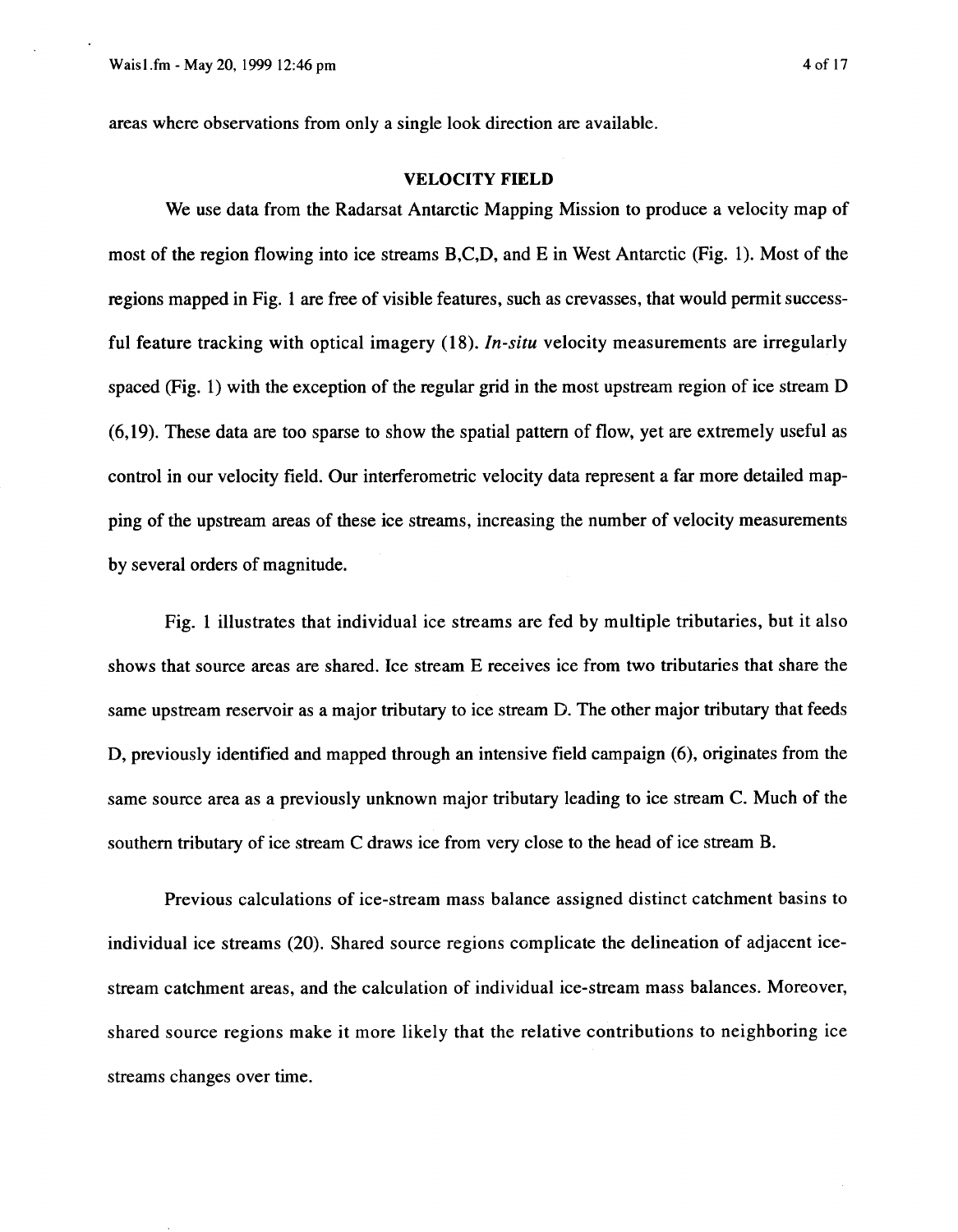

Fig. **1.** Ice flow speed determined from multiple swaths of Radarsat Antarctic Mapping Mission data coregistered with a mosaic of Advanced Very High Resolution Radiometer (AVHRR) imagery. Ice velocity was determined using a combination of interferometric and speckle tracking techniques (16). Ice flow is generally from upper left to lower right. The red dots show the locations *in situ* velocity measurements that were used as a source of control for the radar data. The red outline box indicates the locations of data shown in Fig. **4.**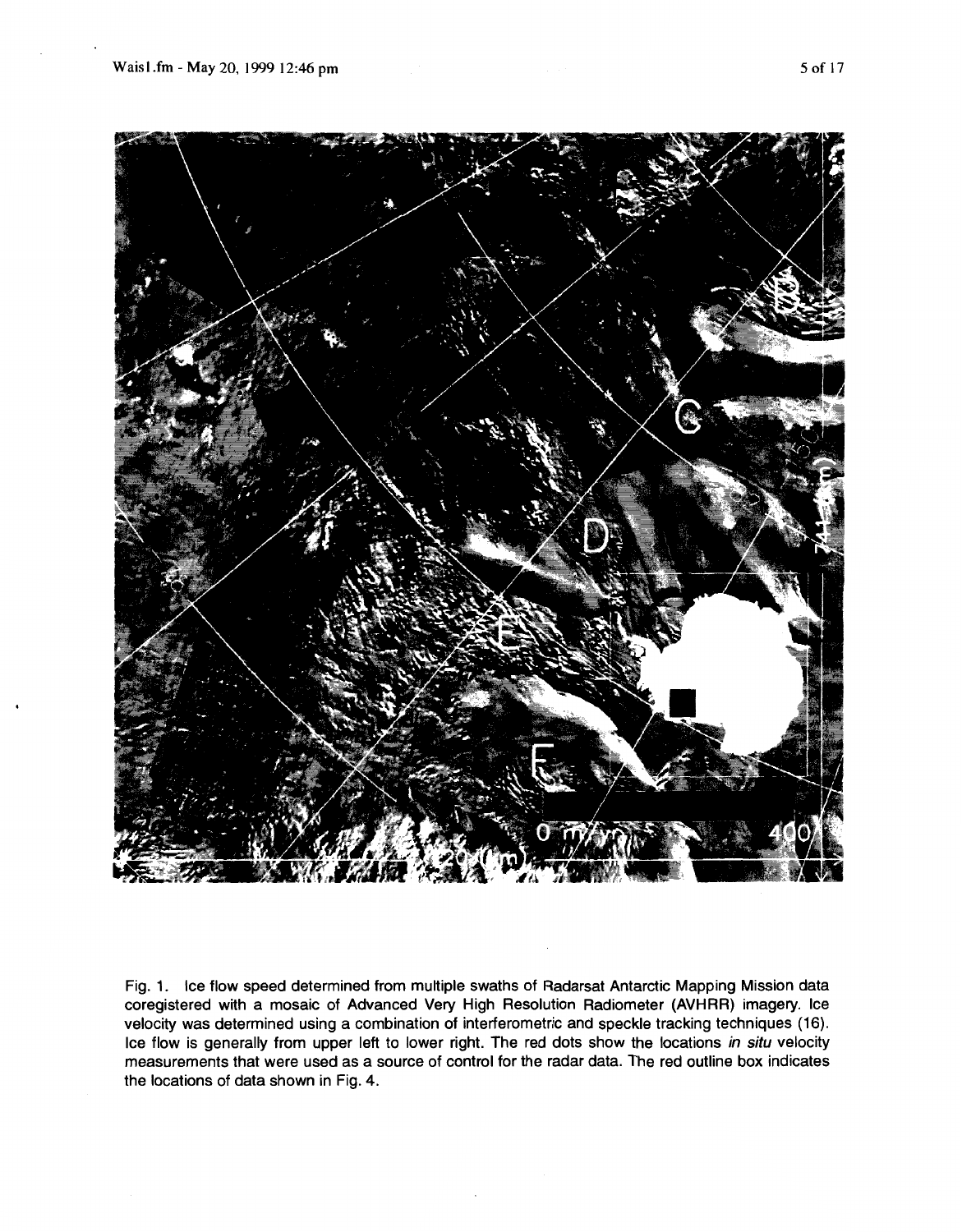Extensive research has led to a relatively clear picture of ice-stream dynamics. Ice streams are underlain by water-saturated marine sediments that may be very weak to shear, with the result that when basal water pressure is large, basal drag is small, and flow is fast despite small gravitational driving stresses (21). This type of flow is commonly referred to as "streaming flow". Ice in this regime generally flows at speeds greater than  $100 \text{ m/a}$ . At the onset of streaming, there is a dynamic transition from a combination of internal deformation and basal sliding to streaming flow, where the ice is almost entirely de-coupled from the bed. This "streaming onset" can be identified as the point along flow where driving stress begins to decrease while the speed continues to increase (21).

## **PRE-STREAMING FLOW**

Our data show that the transition from slow flow to streaming flow is not confined to the location of the streaming onset. Instead, this transition occurs over hundreds of kilometers within. a network of tributaries leading to the ice-stream onsets. Speeds in these tributaries are nearly an order of magnitude faster than surrounding ice. We use the term "pre-streaming flow" to refer to the enhanced motion in these tributaries. Sections of these features occasionally have been misidentified from optical imagery and other remotely sensed data (5, **22)** as streaming onsets or incipient ice streams.

Pre-streaming flow represents a previously unrecognized extended transition zone between slow inland flow and fast streaming flow, which likely plays a significant role in the present and future patterns of flow in West Antarctica. To help understand the process of prestreaming flow and its initiation, we begin by placing the flow field in its geographic setting. Other studies have suggested a correlation between ice-stream onsets and basal topography (5). A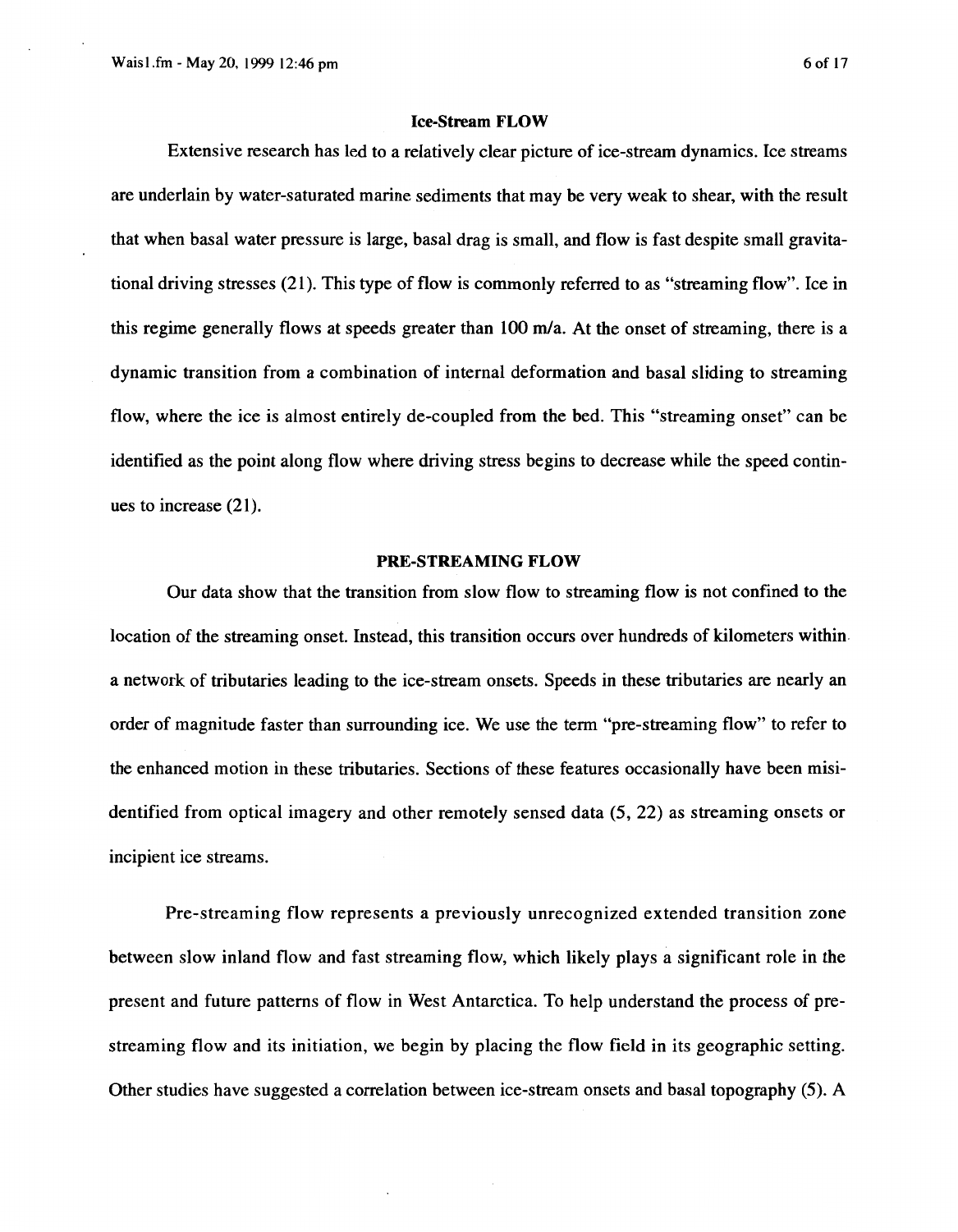strong relationship between pre-streaming flow and subglacial topography is demonstrated by draping a map of ice speed over the basal relief (Fig. **2).** It shows that pre-streaming flow is guided by, and contained within, subglacial valleys. Only rarely does ice flow cross a ridge between valleys.

The deepest subglacial valley, called the Bentley Subglacial Trench (in the lower left corner of Fig. **2)** is over 2500 meters below sea level. Within this trench, a long, wide tributary begins that feeds the northern tributary of ice stream **C** and the southern tributary of ice stream D. The faster flow in this trench is probably due to the fact that this ice is nearly twice as thick as the adjacent ice **(23).** 

None of the other subglacial valleys are as deep as the Bentley Trench. Thus, other processes must be involved in the flow of those tributaries. Thicker ice will be warmer near the base, making the ice softer and more deformable, but this effect in combination with the larger ice thickness may not be sufficient to explain the larger speeds in other tributaries. Subglacial valleys are also expected to have collected sediment during times when the ice was absent, as well as the subglacial water formed from geothermal heating and basal friction. Because subglacial water and sediment are necessary for streaming flow, it is possible that they also contribute in some measure to pre-streaming flow. Variations in pre-streaming flow could result from many factors, including sediment thickness or permeability, water production or volume, and basal temperature. **A** combination of *in situ* observations, remotely sensed data, and numerical modeling will be required to determine which of these factors predominate and to determine the relative roles of sliding and deformation in pre-streaming flow.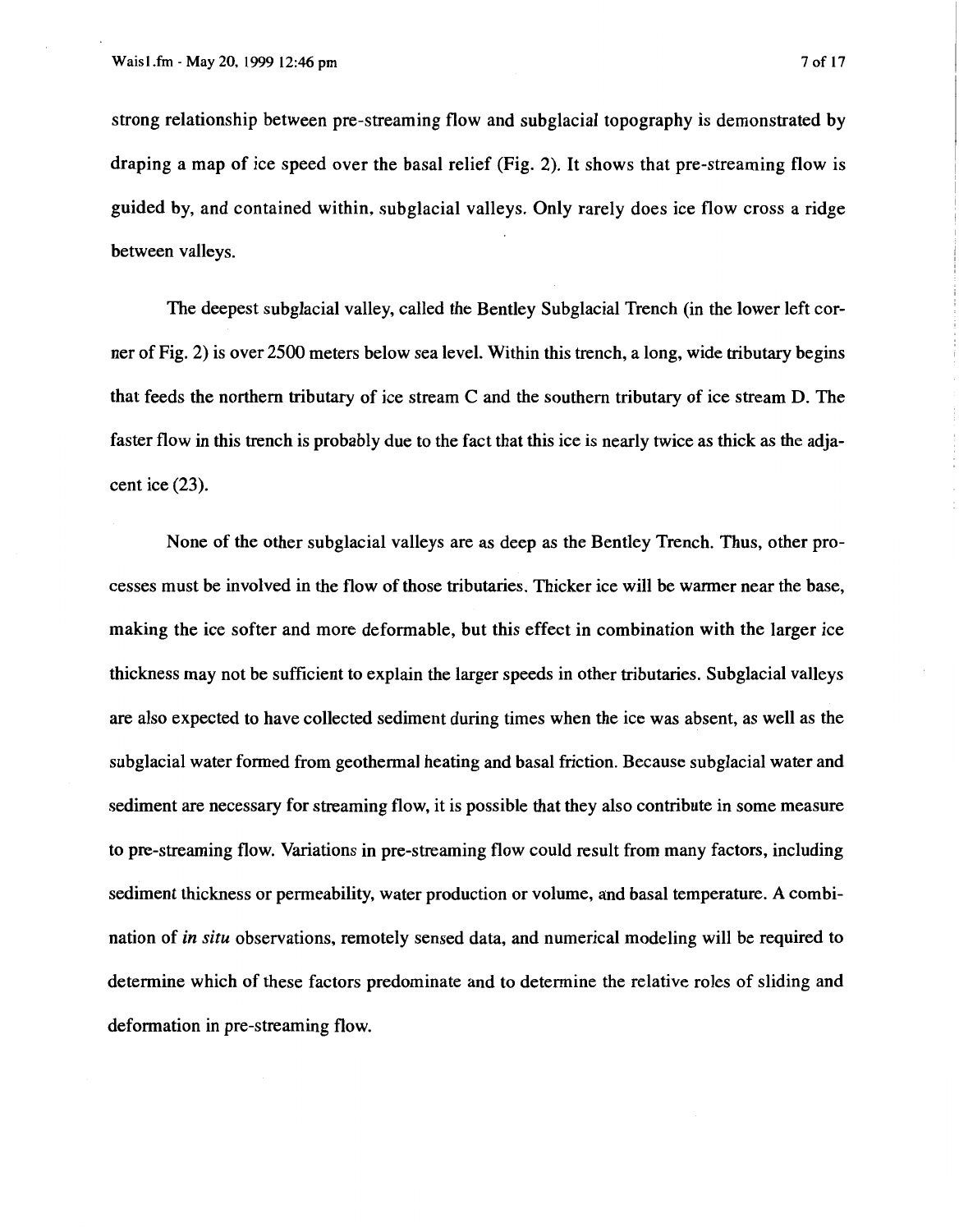

Fig. *2.* Ice speed draped over bed relief. The view is from the inland ice divide, looking downstream along ice stream D toward the **Ross** Ice Shelf. Ice speed is a compilation of the present data set and past measurements of flow *(20).* Basal topography is the difference between ice-sheet surface elevation (9) and ice thickness (9,10,11). The origin is a the South Pole. Horizontal units are kilometers and vertical units are meters. The color bar saturates for speeds greater than 150 m/yr. Note that some of the spatial variations in bed roughness are probably an artifact of the different resolutions of the ice thickness measurements.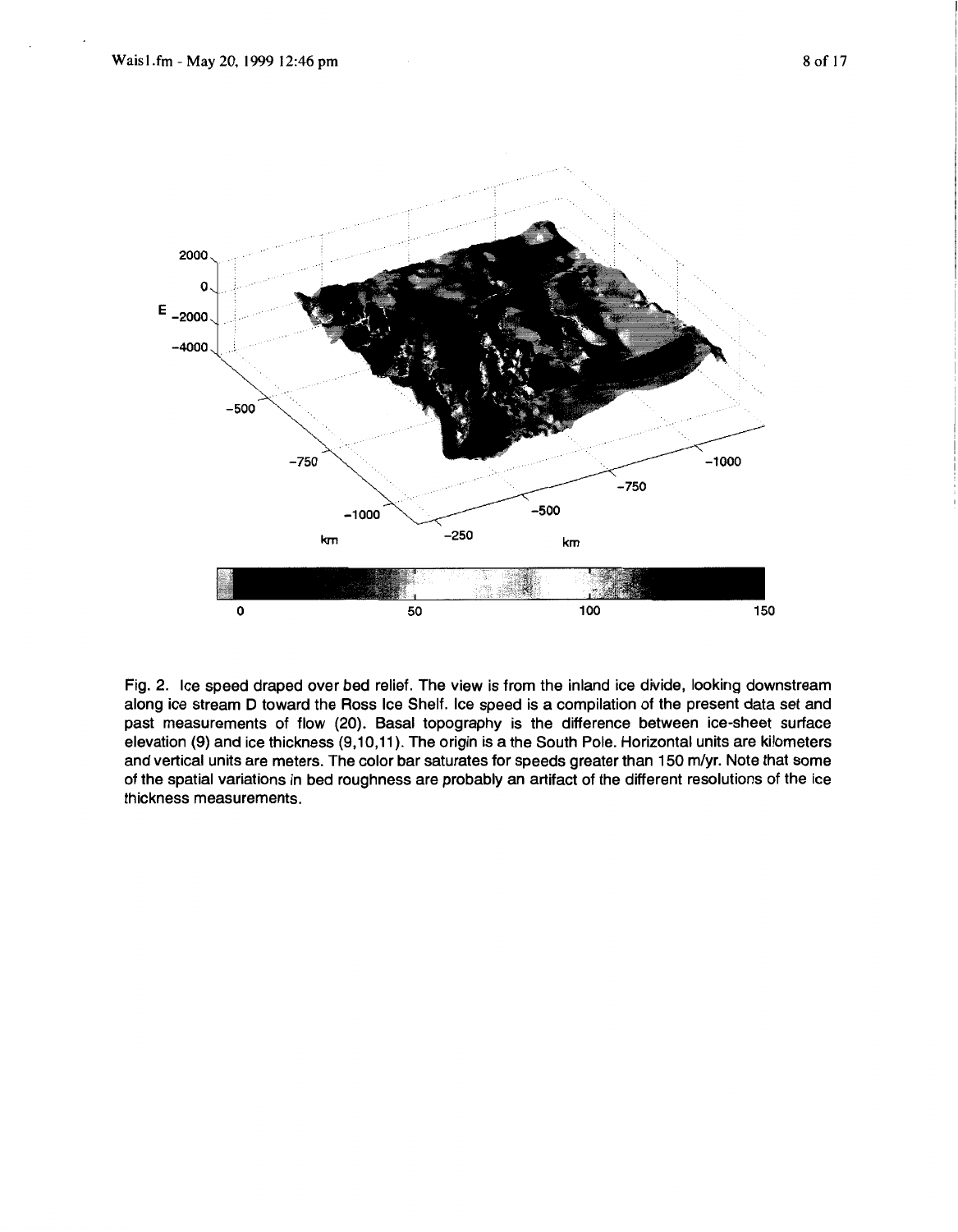## **ICE STREAMS D AND E**

The network of many narrow tributaries in the pre-streaming region of ice streams D and E is in contrast to the simple system of a few wide tributaries feeding ice streams **B** and C (widths of 10 to 20 km compared with **35** to 40 **km,** respectively; Fig. 1). Ice streams D and E form in a broad, low-relief basin, which is illustrated in Fig. **3** by draping the measured ice speed over the ice-sheet surface topography. Several features stand out. First, the majority of the basin feeds ice stream E. Second, the southern tributaries of E and the northern tributaries of D diverge from one upstream source to become a network of narrow features quite unlike the coalescing tributaries seen elsewhere. Inspection of Figure **2** shows that this network follows relatively narrow valleys in the subglacial topography. While these tributaries, as well as the downstream portions of D and E, are clearly separated from each other by bedrock ridges, they nevertheless interact in the prestreaming region. Third, the pattern of speed indicates intermittent acceleration and deceleration as tributary ice flows toward the ice-stream onsets. This pattern appears to be related to fine-scale features in basal topography. Finer resolution measurements of ice thickness or geophysical soundings will enable evaluation of contributions from various basal properties to the observed pattern.

## **ICE STREAMS B AND C**

Observations and modeling studies have suggested closely linked interaction between ice streams **B** and C **(24)** possibly due to relatively subdued bedrock topography between the two ice streams (Fig. **2).** Presently, ice stream **B** is discharging 50% more ice than accumulates over its catchment area while discharge from neighboring ice stream **C** is negligible. Yet, their combined discharges approximately balance their combined accumulation. Fig. **1** and **3** show that the southern tributary to ice stream C cuts across the heads of the much shorter northern tributaries feeding ice stream **B.** This suggests a limited area from which ice stream B can continue to draw ice, with-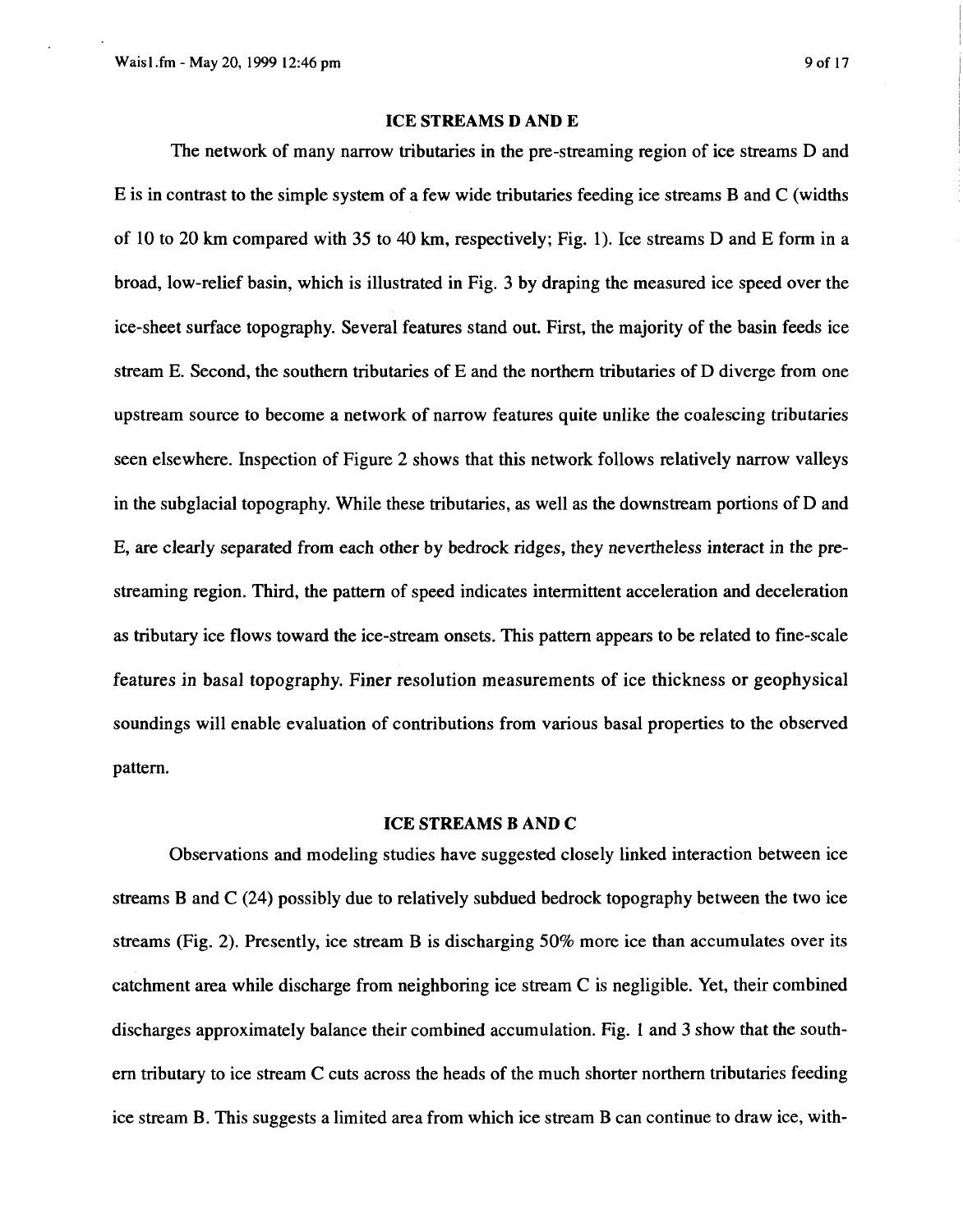

Fig. **3.** Ice speed draped over surface elevation. Region displayed is the rapid ice flowing into ice stream **C. Box** indicates the area over which average ice thickening rate is **0.49** m/a. View is upstream from the **Ross** Ice Shelf toward the inland ice divide. **A** section of the Transantarctic Mountains appears on the right. The origin is at the South Pole. Horizontal units are kilometers, vertical units are meters. The color bar saturates for speeds greater than 150 m/yr.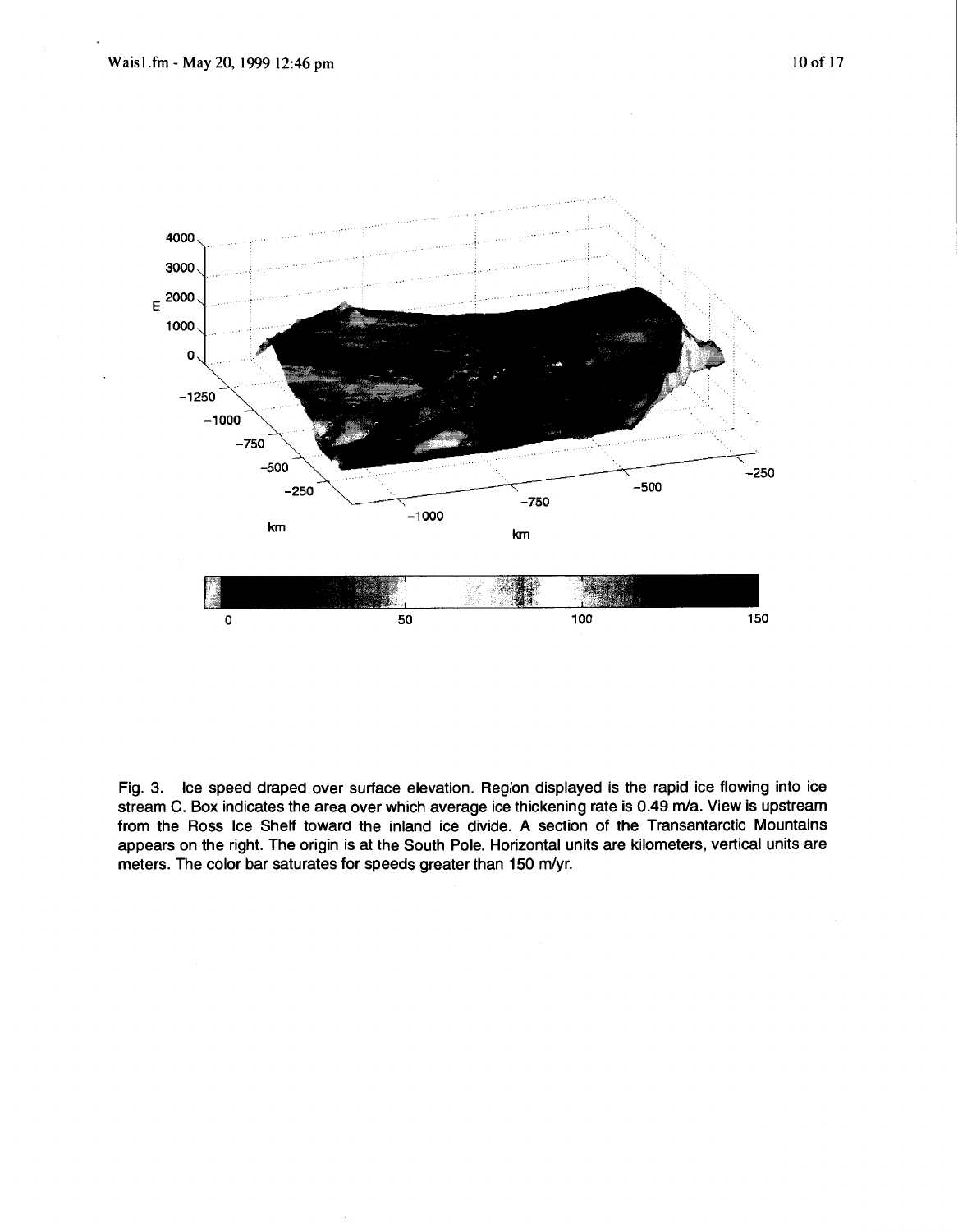out interacting with the northern tributary now flowing into ice stream **C.** 

While there are two active tributaries flowing into the head of ice stream **C,** the main body of the ice stream is known to have ceased rapid motion approximately 130 years ago (10). Thus, the boundary region between the active tributaries and the formerly streaming portion of the ice stream must be thickening over time. We calculate the mean rate of thickening over the red box shown in Fig. **1** to be 0.49 +- 0.02 m/yr (Fig. 4)(26). This thickening rate agrees well with an independent *in-situ* measurement of 0.56 m/yr obtained at the Upstream **C** camp (diamond in Fig. 4) (25).

The calculated thickening rate is not strongly concentrated, but extends over most of the 12,000 **km2** area. There are, however, two exceptions to this general homogeneity. The first is localized thickening at rates of up to **1.5** m/yr on both sides of the northern tributary. We interpret this to represent the spreading of a bulge of thickening ice. The second note-worthy area is also limited (300 km<sup>2</sup>; centered on x=20 a nd y=90 in Fig. 4), but is thinning at a mean rate of 1.6 m/ yr. Examination of the flow pattern shows that ice in the region of thinning is diverging strongly as some ice continues to flow along ice stream **C,** while neighboring ice turns nearly 90' to flow into the northernmost tributary of ice stream B (Fig. **4).** This appears to be an evolving encroachment of ice stream **B** on **C.** 

If persistent during the 130 years since ice stream **C** ceased streaming, an average thickening in this region of over *60* meters would have occurred. **A** spatially diffuse bulge of this magnitude would be difficult to detect given the broad-scale undulations in the surface topography. Detection of the more rapidly thickening areas might not be possible if the surface bulge is spreading over time. Similarly, the lack of surface expression of the thinning area implies either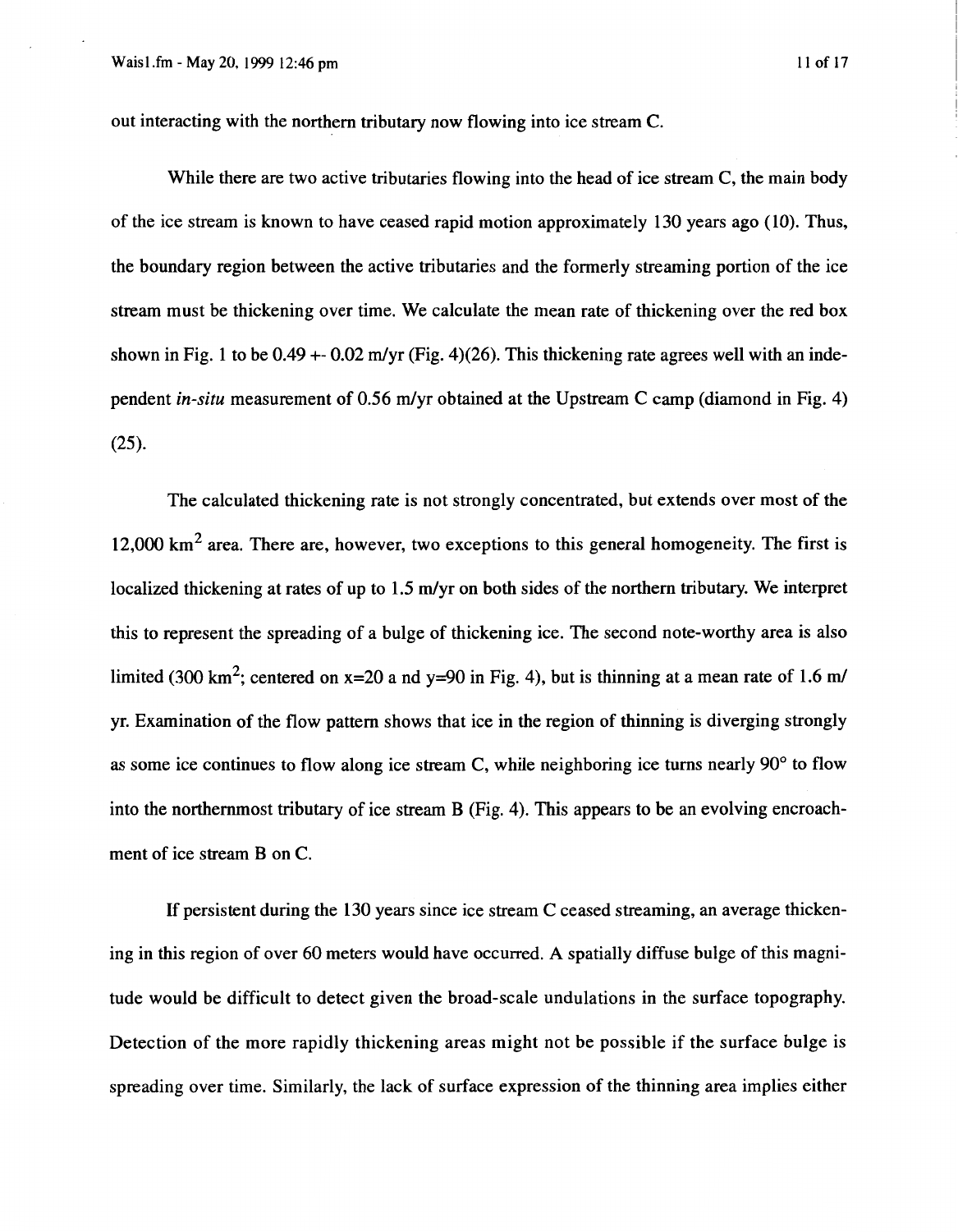

Rate of ice thickness change **(m/yr)** 

Fig. **4.** Rate of thickness change over the downstream half of **box** outlined in Fig. **1.** For any point, the value has been averaged with the nearest four values to smooth grid-scale variability. Arrows indicate flow direction and speed. Diamond marks location of upC camp. White area at right-hand edge of figure is devoid of velocity data.

recent origin or migration of the area.

## **SUMMARY**

The ability to measure the flow pattern of ice into West Antarctic ice streams with interferometric analysis of Radarsat data significantly changes the paradigm of how and where ice streams form. Long tributaries, flowing much faster than surrounding ice, form an expansive network, delivering ice to streaming onsets. These tributaries coincide with valleys in the subglacial floor where sediments, subglacial water and warmer ice are expected to concentrate. Many tribu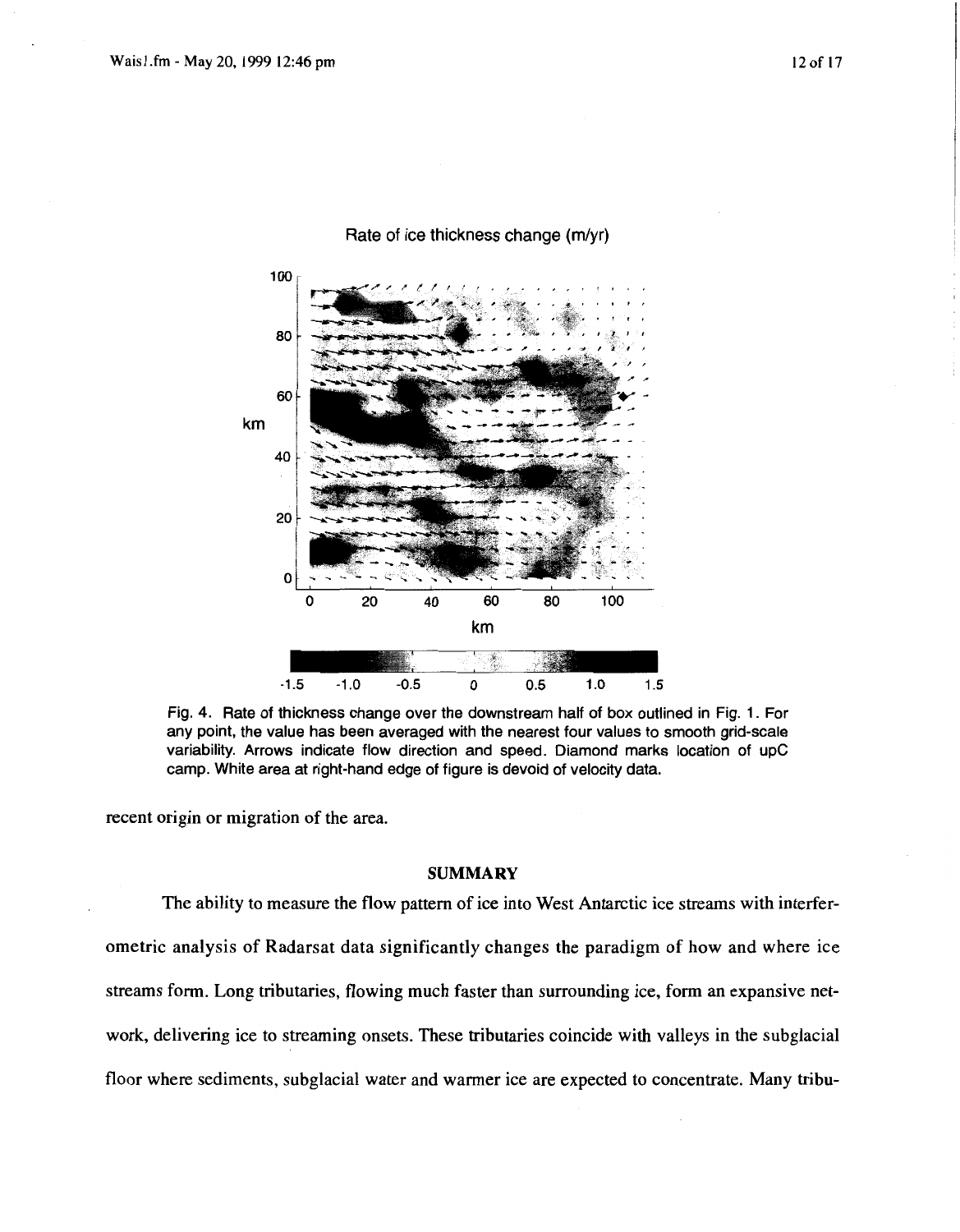taries emanate from common source areas. Together, these observations reveal a complicated prestreaming system that indicates the notion of distinct catchment basins is overly simple. This increased awareness of ice-stream interactions challenges our ability to predict future ice-sheet behavior.

The case of ice stream C is particularly interesting. A boundary region between inland tributaries and the now stagnant ice stream is thickening at an average rate of nearly a meter every two years. Larger rates of thickness change in this region suggest ongoing interaction with ice stream B.

## **REFERENCES**

**1. J.** Weertman, *J. Glaciol.* 13, 3, (1974).

2. M. Oppenheimer, *Nature* 393, May 28,325-332 (1998).

3. R. **A.** Bindschadler and P.L. Vornberger, *Science* 279,689 (1998). E. Rignot, *Science* 281,549 (1998). D.J. Wingham, *Science* 282,456 (1998).

4. H. Engelhardt and B. Kamb. *J. of Glaciol.* **44,** 223 (1998). **S.** M. Tulaczyk, Ph.D. thesis, 1998, California Institute of Technology, Pasadena. I.M. Whillans and C.J. van der Veen, *J. of Glaciol.*  43, 144,231 (1997).

5. R.E. Bell et al., *Nature* 394,58 (1998). **S.** Anandakrishnan, D.D. Blankenship, R.B. Alley, and P.L. Stoffa, *ibid,* p. 62.

6. **X.** Chen, **R.A.** Bindschadler, and P.L. Vornberger, *Surveying and Land Information System, American Congress on Surveying and Mapping,* 58,247 (1998).

7. R. B. Alley, R.B. and I.M. Whillans, Science 254,959 (1991).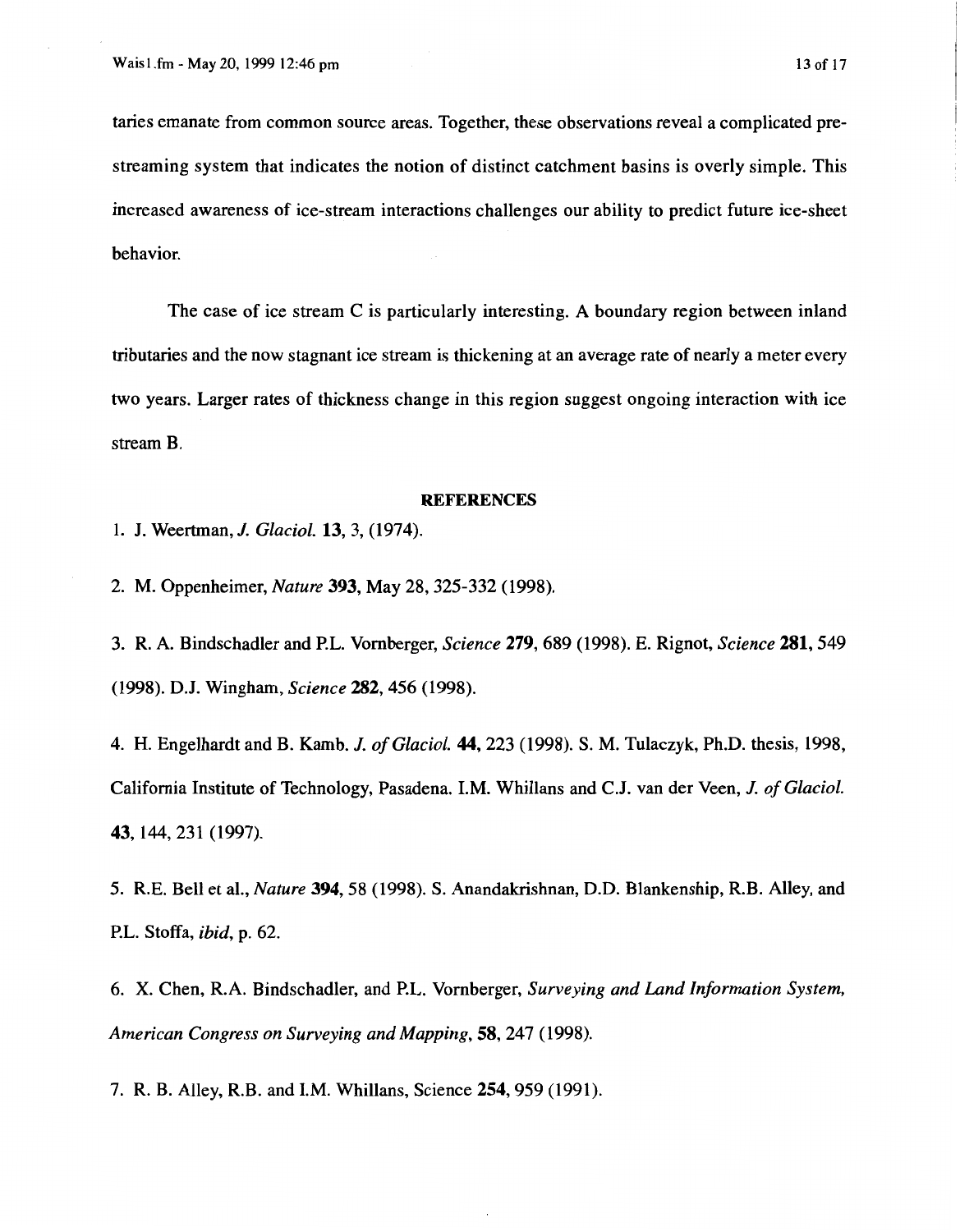**8.** R. A. Bindschadler, Ann. Glaciol. **24,409 (1997).** R.A. Bindschadler, R.A., Science **282, (428) 1998. S.** Price and **I.** Whillans, unpublished material.

**9.** J.L. Bamber and R. A. Bindschadler, *Ann. of Glaciol.,* **25,439( 1997).** 

**10. R.** Retzlaff, **N.** Lord and C.R. Bentley, *J. of Glaciol.,* **39, 495(1993).** C. R. Bentley, **N.** Lord and C. Liu, J. of Glaciol., **44, 149 (1998).** 

**11.** D. Blankenship, unpublished material.

**12.** R. M. Goldstein, **H.** Englehardt, B. Kamb and R.M. Frolich, Science, **262, 1525 (1993).** 

**13.** The Canadian RADARSAT satellite and program are described in the special RADARSAT issue of *Can. J. Remote Sensing* **19, (1993).** 

**14.** RADARSAT collected data over Antarctica during the period September **19** to October 20, **1997.** Also see KC. Jezek et al. *Proceedings of IEEE Geophysics and Remote Sensing Society 1998,* Seattle, WA and K.C Jezek Report **17** (Byrd Polar Research Center, University of Ohio, **1998).** 

**15.** A technique for determing 2-dimensional ice motion from one pair of coherent images appears to be have been presented first by K.H. Thiel, A. Wehr and **X.** Wu at the Workshop on Glaciological Applications of Satellite Radar Interferometry held at JPL, March, **1996.** Rignot **(3)**  also used a related correlation technique for two-dimensional motion, and refers to R. Michel, Thesis, University of Paris **XI, 1997.** Independently, we have developed the speckle-correlation approach (A.L. Gray et al., *Proceedings of IEEE Geophysics and Remote Sensing Society 1998,*  Seattle, WA) that takes advantage of the ability to co-register members an interferometric pair with sub-pixel accuracy to quantify 2-dimensional motion.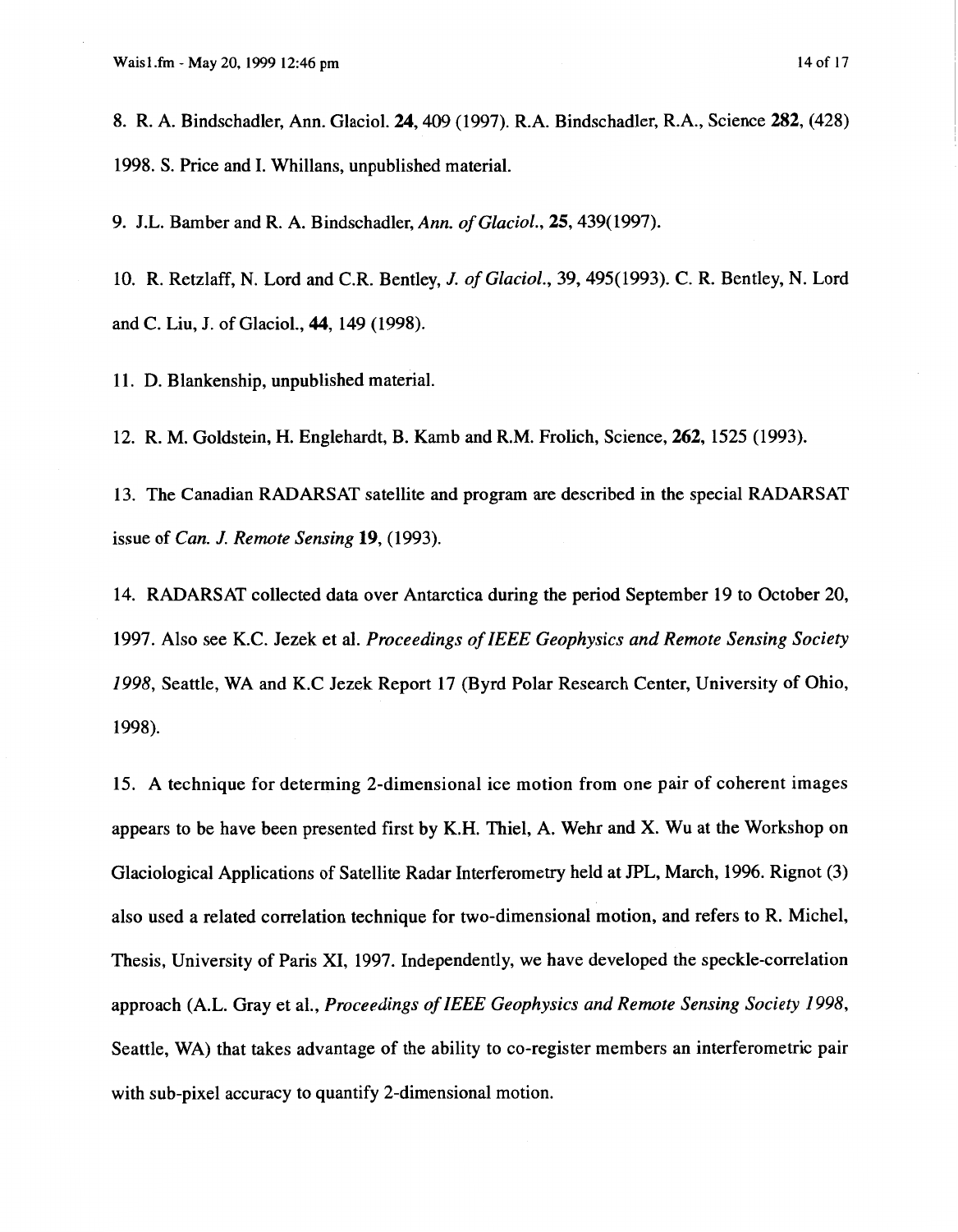16. Interferometric phase data were used to obtain velocities in regions where the phase data could be unwrapped (e.g.,  $\lt 125$  m/yr). Phase unwrapping refers to the process where the modulo  $2\pi$  ambiguity in the phase data is removed. Where crossing swaths were available, both horizontal vector components were derived from the unwrapped phase data (17). In regions with only single-track coverage, the along-track component of displacement was determined via speckle tracking. Both velocity components were determined via speckle tracking in the regions where the displacements were to large to allow phase unwrapping. A small gap in the RADARSAT coverage was filled using the data from the dense survey grid seen in the upper left corner of Fig 1. Field measurements of velocity at the locations indicated with red dots in Fig 1. were used as a source of control to solve for the interferometric baseline parameters. The residual difference between control points and estimated velocity is  $5 \text{ m/yr}$ , indicative of the random component of the velocity error. Systematic errors may be higher in areas not well constrained by the control velocities.

17. I. Joughin, R. Kwok, and M. Fahnestock, *IEEE Trans. on Geosci. and Remote Sens.,* **36, 25**  (1998).

18. R. A. Bindschadler and T.A. Scambos, Science, 252,242(1991). T.A. Scambos, **M.** J. Dutkiewicz, J. C. Wilson, and R. A. Bindschadler, *Rem. Sens. of Environment*, **42**, 177 (1992).

19. I. M. Whillans and C.J. van der Veen, *J. Glaciol.* 39,483 (1993)

20. I.M. Whillans and R.A. Bindschadler, *Ann. Gluciol.* 11,187-193 (1988). **S.** Shabtaie and C.R. Bentley, *J. Geophys. Res.* 92, B2, 13 1 1- 1336 (1987).

21. K.E. Rose, *J. Gluciol.* 24,63 (1979). C.R. Bentley, *J. Geophys. Res.,* 92,8843 (1987).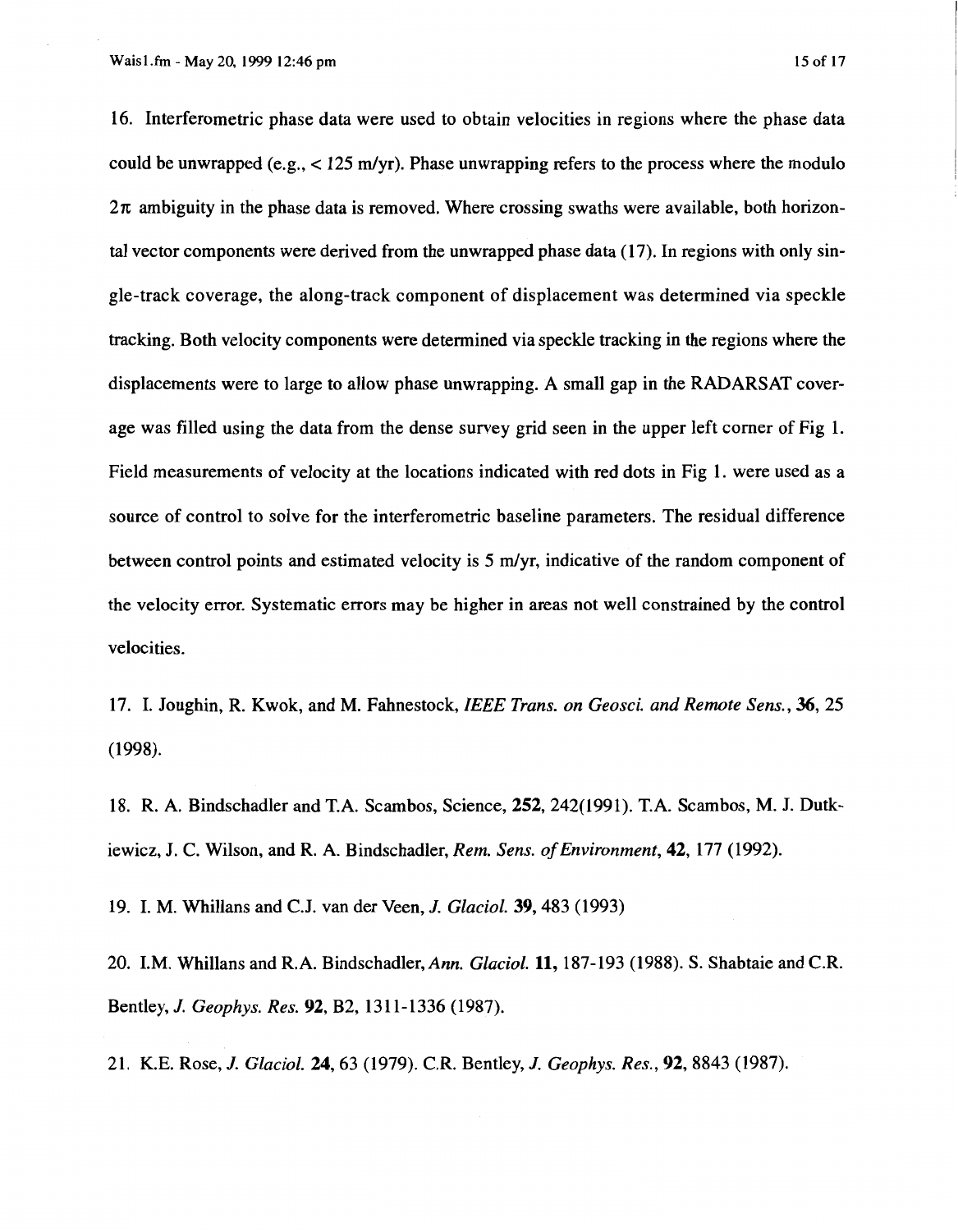$\mathbf{I}$ 

22. S.M. Hodge and S.K. Doppelhammer, *J. Geophys. Res.* 101,6669 (1996). **S.N.** Stephenson and R.A. Bindschadler, *Ann. Glaciol.* 14,273-277 (1990)

23. Other factors, such as surface slope, temperature and crystal fabric, remaining constant, ice speed increases as the fourth power of ice thickness. A two-fold increase in ice thickness can account for a sixteen-fold increase in speed. Calculations of deformational velocity at several locations within the trench using a flow rate factor of  $10^{-16}$  vr<sup>-1</sup> Pa<sup>-3</sup> are similar to the measured velocity.

24. R.B. Alley, **S.** Anandakrishnan, C.R. Bentley and N. Lord, *Ann. Glaciol.* 20, 187-194 (1998). K.E. Rose, *J. of Glaciol.* 24,90, 63-74 (1979). A.J. Payne, *Geophys. Res. Lett.* 25, 3173-3176 (1998).

25. G. Hamilton and I.M. Whillans, unpublished material

26. Our velocity data and ice thickness data from the University of Wisconsin (10) are interpolated to a 5 **km** spaced grid. Change in ice thickness at grid center points is calculated as the residual flux into each grid cell divided by the area of the grid cell, plus a uniform accumulation rate of 0.09 m/yr (E.R. Venteris and I.M. Whillans, Ann. Glaciol. 27, 227(1998)). Error propagation gives 1 sigma uncertainties in the rates of thickness change between 0.35 and 0.67 m/vr. The 1 sigma uncertainty in the mean rate of thickness change is much smaller  $(0.02 \text{ m/yr})$ . A further uncertainty may be introduced by the assumption that surface velocity is equal to the depth-averaged velocity. For non-sliding regions (speeds less than  $\sim$  15 m/yr), this leads to an overestimation of the thickness change by 20%. Measured surface velocities suggest significant sliding for most of the calculation area, in which case surface and depth-averaged velocities are equal and the over-estimation in thickness change is negligible.